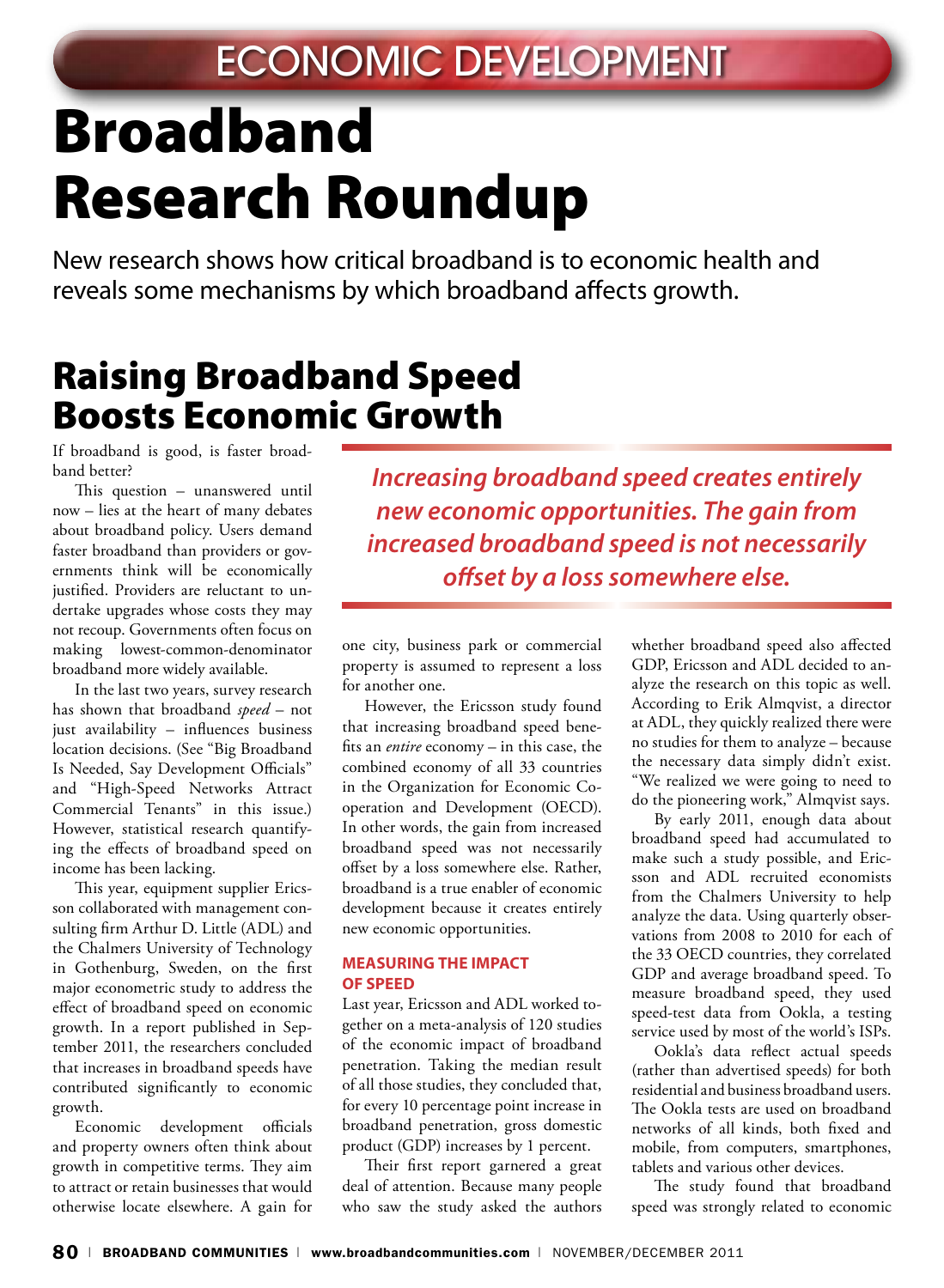# ECONOMIC DEVELOPMENT

growth. However, economists often remind us that correlation is not causation. Even when two variables move in lockstep, it's hard to know which affects the other – or whether both are affected by a third factor. This issue often arises in discussions of broadband and economic growth. Do broadband speed increases drive economic growth, or do people buy faster broadband because their incomes are rising?

After applying advanced statistical techniques to establish the direction of causality and rule out various sources of bias, the team concluded that broadband speed has a log-linear relationship to GDP – that is, exponential changes in broadband speed produce linear changes in GDP. Specifically, doubling broadband speed increases GDP by 0.3 percent. Though this effect is smaller than the effect of broadband penetration, it is quite large. The longterm average growth rate for the OECD economies is about 3 percent per year, so doubling broadband speed could boost the growth rate by about 10 percent, or \$126 billion per year.

#### **What Causes the Impact?**

Increasing average broadband speed has three separate effects on economic growth, Almqvist explains. In the short term, upgrading networks to support higher speeds creates a stimulus effect. The stimulus effect, of course, isn't directly related to broadband – any major investment injects money into the economy, and "you could just as well be digging holes in the ground," Almqvist says, paraphrasing Keynes's famous tongue-in-cheek suggestion.

As the stimulus effect begins to wear off, productivity increases appear. Better bandwidth allows businesses to automate more functions and simplify their business processes. Employees can do more work from home and from other remote locations. Households gain better access to such services as education and health.

"Broadband has the power to spur economic growth by creating efficiency for society, businesses and consumers," explains Johan Wibergh, head of business unit networks for Ericsson. "It opens up possibilities for more advanced online services, smarter utility services, telecommuting and telepresence. In health care, for instance, we expect that mobile applications will be used by 500 million people [in 2016]."

Finally, as these productivity increases level off, "induced effects" appear. New companies are founded, and entirely new services that were not envisioned before are created. The economy is reshaped. As Wibergh puts it, "Connectivity and broadband are just a starting point for new ways of innovating, collaborating and socializing." These induced effects are the most sustainable in the long term.

Because the study covered only a three-year period, it could not determine the relative size of the three effects,

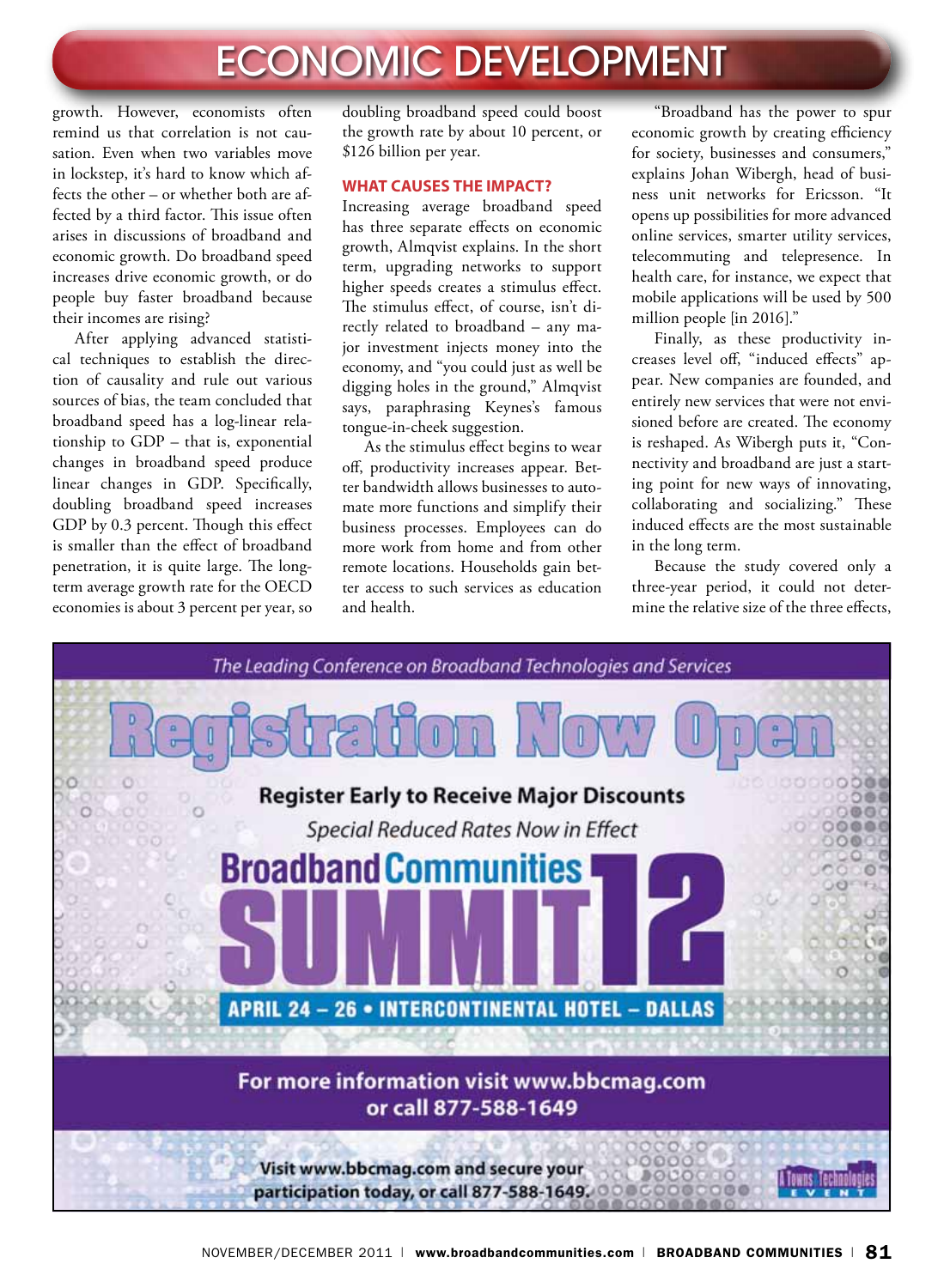though future studies with longer time series may arrive at more definitive conclusions. However, based on the findings of broadband penetration studies, the three effects appear likely to be of roughly comparable size, each accounting for about a third of the observed impact.

#### **The Bottom Line for Policy**

Two major questions for policymakers:

- Will the relationship between broadband speed and economic growth continue into the future?
- Which will have more impact on economic growth: investing in broadband penetration or in broadband speed?

The answer to the first question appears to be a qualified yes. At least in the short term, further increases in average broadband speeds should continue to spur economic growth. However, the researchers are cautious about extrapo*If penetration rates are low, invest in broadband availability. If penetration rates are high, invest in making broadband faster.*

lating far into the future or discussing broadband speeds far beyond the averages for the 2008–2010 time period. Almqvist explains that saturation effects may eventually be seen and that the productivity effects of "superfast broadband" such as 1 Gbps speeds are still unknown.

The answer to the second question is more complicated. The "biggest bang for the buck" will vary depending on the situation. When the broadband penetration rate is low – say, below 50 percent – then making broadband more readily available will have the biggest impact, and speed is secondary.

As penetration rises, speed becomes relatively more important. Once penetration rates are high and the remaining unserved areas are extremely costly to connect to the Internet (the situation in most of the U.S. today), then investing in broadband speed will have a higher payback in terms of economic growth.

Almqvist notes, "Until now, there has been an absence of hard facts [about] the effects of broadband speed on the economy. This unique empirical study may help governments and other decisions makers in society make more correct trade-offs and policy choices."

### Broadband Introduction and Diffusion Drive Economic Growth

In a paper published in the May 2011 Economic Journal, Nina Czernich and others at the University of Munich compared broadband introduction and economic growth across 25 OECD countries. Their preliminary analysis indicated that "after a country has introduced broadband, GDP per capita is on average between 1.9 and 2.5 percent higher than before its introduction." They then compared broadband diffusion across OECD countries and found that as penetration increased, economic activity continued to grow. Each 10 percentage-point increase in the broadband penetration rate was associated with an increase in the annual growth rate of GDP per capita by 0.65 to 0.91 percentage points.

However, the Munich team warns, these associations don't prove whether broadband affected economic growth or economic growth created a demand for broadband. Furthermore, the relation of telecom regulation to both economic growth and broadband penetration might have biased the results. Finally,

*Introducing broadband increases per capita GDP; raising penetration causes growth rates to increase.*

other important technologies, such as mobile telephones and computers, that were becoming popular at the same time as broadband might have accounted for some of the economic growth.

To sort out the causality issues, the researchers plotted a broadband adoption curve for each country based solely on supply factors – the preexisting cable and telephony infrastructure and typical diffusion patterns. They found that these predicted curves differed only slightly from actual broadband adoption curves; the differences were due to such factors as state subsidies of broadband or the competitive environment.

By using the preexisting infrastructure (which didn't suffer from the same mixed causality problems) as a proxy

for actual broadband deployment, the researchers were able to show that the causation ran from broadband to economic growth and not vice versa – and that such external factors as the diffusion of cellphones were not responsible for income growth.

After taking all these elements into consideration, the researchers showed that broadband's effects on economic growth were even larger than their preliminary estimates indicated. In the final version of the model, they found that introducing broadband in a country raises per capita GDP by 2.7 to 3.9 percent and increasing the broadband penetration rate by 10 percentage points raises the annual growth in per capita GDP by 0.9 to 1.5 percentage points.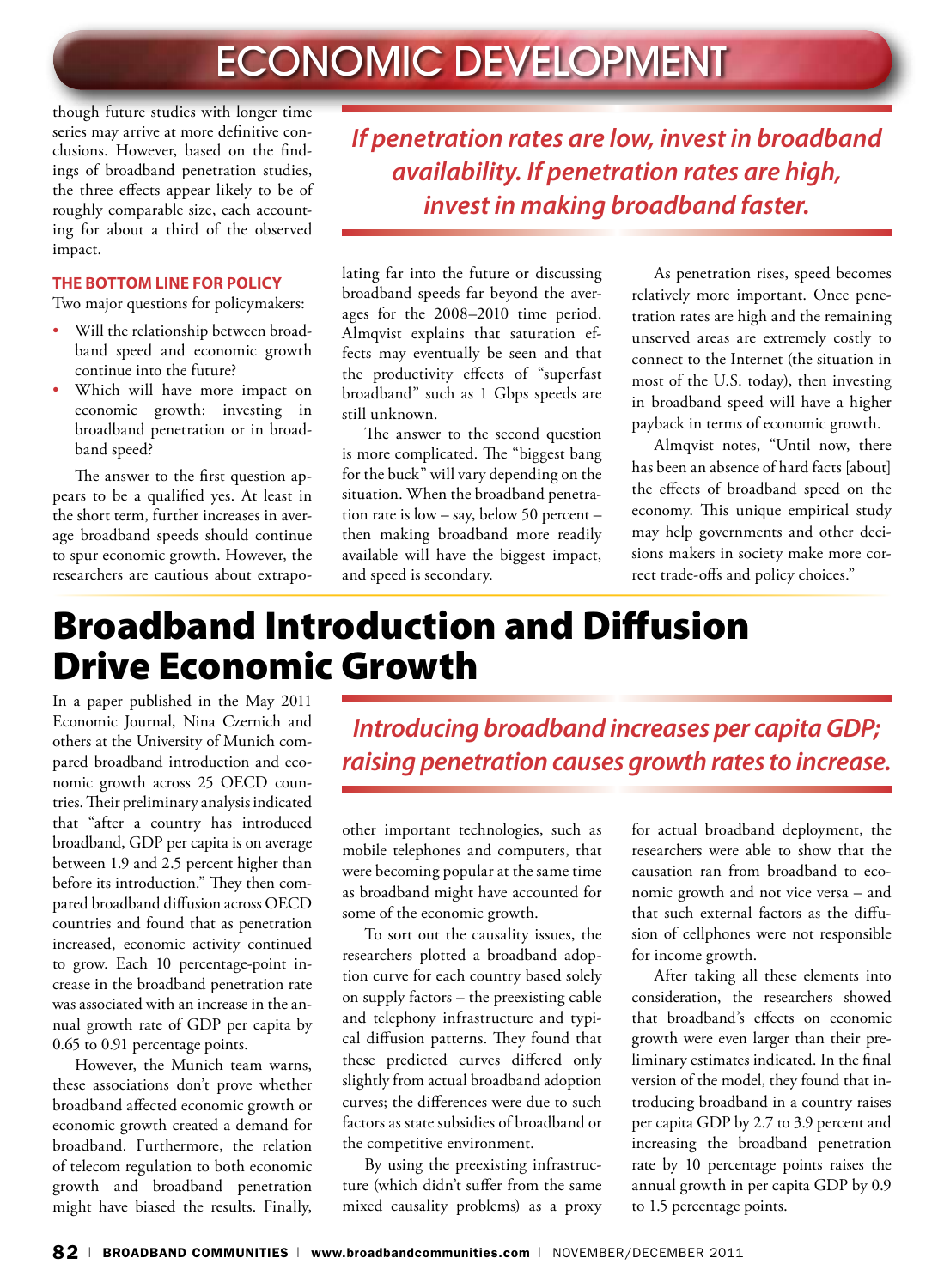### Minnesota Rural 'Brain Gain' Responds to Broadband

Rural economic development can depend as much on attracting residents as on attracting employers. In 2009, researcher Ben Winchester of the EDA Center at the University of Minnesota, Crookston, documented a surprising inmigration to rural Minnesota.

Though young people aged 16 to 29 were still leaving rural areas to seek education and jobs in metropolitan areas (the "brain drain" that worries so many rural advocates), adults in their prime earning years of 35 to 45 were returning in almost equally large numbers to raise children in the slower-paced, more community-oriented environments where they had grown up. These newcomers contributed strongly to their local economies, boosting tax revenues and providing jobs by spending their incomes in their new locations. Because so many of the returnees are collegeeducated, Winchester called this influx the "brain gain."

The following year, Winchester surveyed returnees, as well as realtors who had helped them relocate, to find out what brought them back and what would help them stay.

In "Regional Recruitment: Strategies to Attract and Retain Newcomers," recently published by the EDA Center, Winchester notes that "brain gain" newcomers have a variety of motivations, including being close to family, escaping the stress of city life and finding affordable housing and land. When they return, some buy farms or businesses or find local jobs. Others telecommute to metropolitan businesses where they previously worked or set up remote offices for those businesses.

One returnee, asked for advice about recruiting more newcomers, said, "You need to promote the telecommuting option … there is so much telecommuting going on that if you can find the ones that want to move here and telecommute, they'll bring in good jobs."

Another said, "Better Internet, too, out here. … If we get that, it would be huge."

The strategies that Winchester suggested for recruiting and retaining the "brain gain" returnees included, among other things, the following:

- Provide avenues for potential newcomers to learn more about the region. Although there are tremendous assets, such as the natural amenities and FTTH broadband, it can be difficult for those outside the region to find out about them.
- Build on existing connections to metropolitan businesses that allow skilled employees to telecommute from rural Minnesota.

### Inadequate Broadband Harms Missouri Agriculture

Farming today requires high-speed connectivity. In combination with GPS, broadband allows farmers to practice precision farming, reducing their inputs (water, fertilizer and so forth) and increasing product quality and quantity. Broadband also helps farmers compete in national and global markets.

Traditionally, farmers accessed information about commodity prices, supplies and market trends from radio, television, newspapers and state extension services – sources that were equally accessible no matter how remote their farms. Today, however, a digital divide exists between farmers with and without broadband access; farmers without broadband simply don't have the information they need to operate their farms efficiently.

A recent study by the Community Policy Analysis Center of the University of Missouri found that only 52 percent of farms in Missouri had Internet access –

a full 10 percentage points below the national average of 62 percent. What's more, farms in counties where broadband was widely available were considerably more profitable than farms in counties where broadband was less available. This profitability gap has widened over the last decade.



Farms with broadband have higher profits. (Community Policy Analysis Center, U. of Missouri)